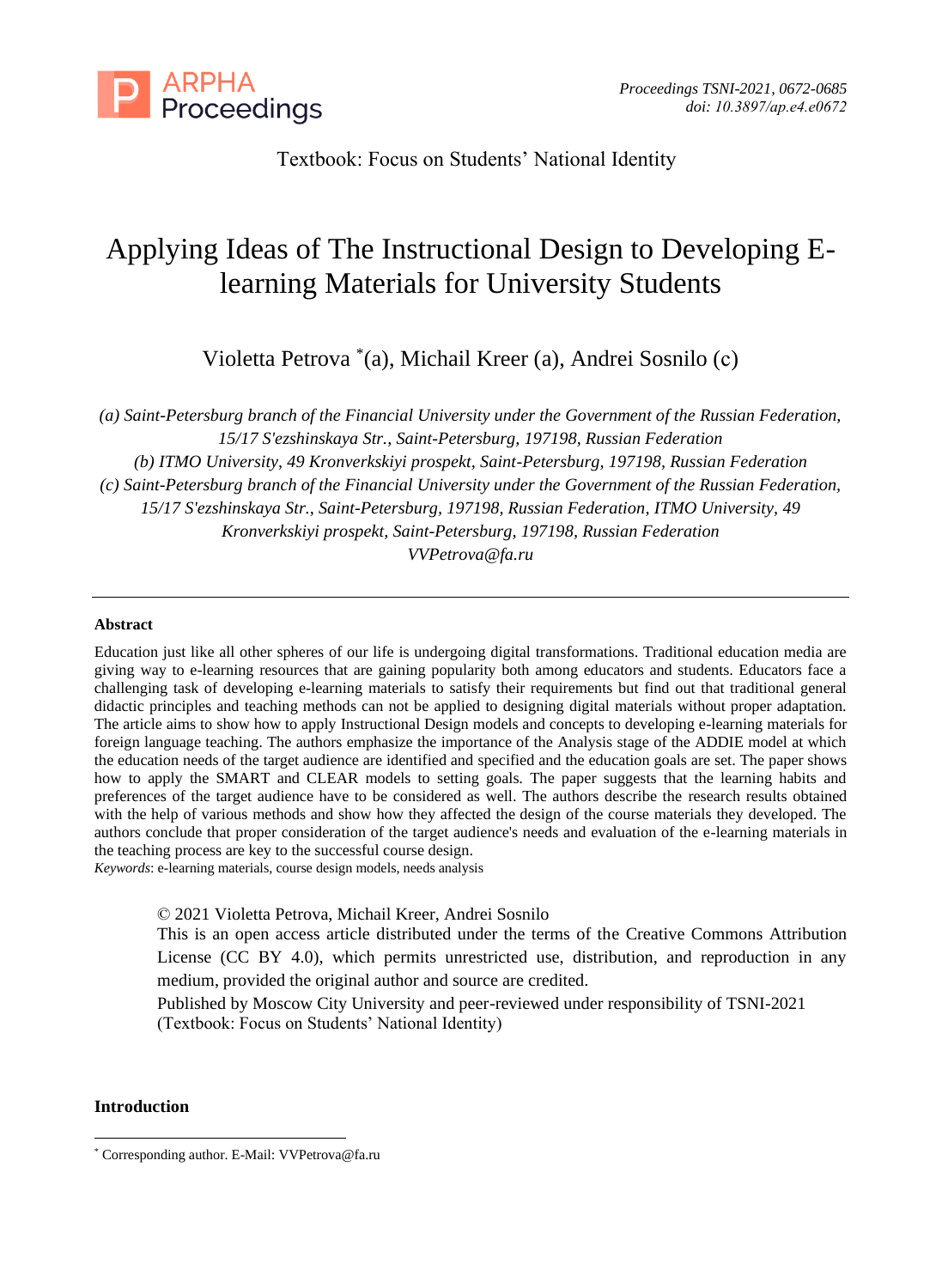The success of teaching / learning a foreign language or any other subject at any age, at any educational institution, in any format depends on many factors, and having a good textbook is one of them. Traditionally, a textbook has been looked upon as an education medium, a storage device, a model of a teaching curriculum and a model of a training course. A conventional teaching / learning process has been organised around a textbook - a textbook proposes the contents of a course, a sequence of topics within this course and forms and formats of working with the suggested materials. So, a teacher / a lecturer builds a lesson around a particular unit of a textbook, gives class assignments and homework provided by the textbook; students revise the material of the lesson they attended or get the main ideas of the lesson they missed with the help of a textbook. Textbooks also include consolidation and self-control tasks and provide materials for further self-studies. All a conventional educator has had to do is to choose a textbook (an educational package) that meets the curriculum requirements for their educational institution.

Nowadays, the situation is changing dramatically. For educational institutions providing general educational courses there are a lot of textbooks available, each them being of different quality and developed to satisfy different requirements. So, educators are having a tough time selecting an educational package that meets their needs. There are also educational institutions providing further (vocational) training and higher education and professional training that are entitled to developing their own curricula and, thereby, they need teaching / learning materials to suit the curricula. In the sphere of vocational and professional training, be it further or higher education, market demand for specialists, professional requirements, demand for training services are changing very quickly (Petrova, Zorina, Kreer, 2019) so textbooks (educational packages) should be constantly updated and redesigned to keep pace with the changing environments. Therefore, educators are facing a problem of designing, developing and updating their own educational packages. Quite frequently, educators resort to developing e-learning materials because of time constraints, cost reasons and motivational reasons.

#### **Purpose and objectives of the study**

The authors aim to describe an approach to developing e-learning materials suitable for a specific target audience and to show how the course contents, education media and educational formats can be tailored to the audience's needs.

### **Literature review**

A printed version of a textbook has been a reliable and well-tested education medium for centuries. However, it is believed to be losing its popularity to electronic or digital textbooks - textbooks printed,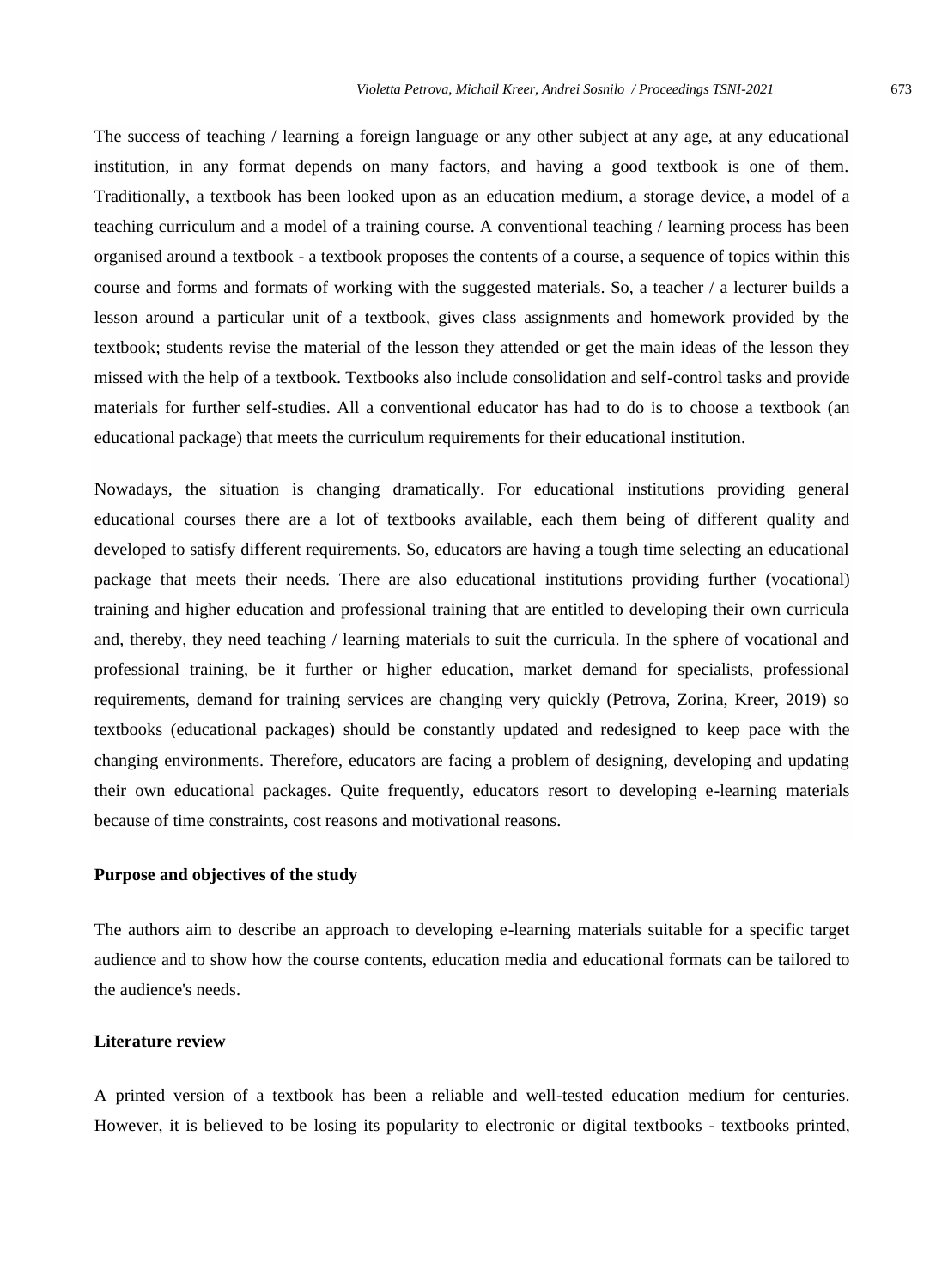stored or sent in an electronic or digital format on a computer or in the Internet (Meriam-Webster.com, 2014). Although the publishing industry is still growing, it is undergoing digital transformations just like other industries. The market share of digital books (compared to printed books) in the USA is estimated to be 20-25%, in Germany it is 4,5%, in France - 8,7%. The majority of e-books are fiction books, but the market share of e-textbooks and academic literature is also growing. Some publishing houses have already suffered significant financial losses due to a decrease in the sales of printed textbooks caused by the growth of e-learning resources (Global E-Book Market Analysis 2020). The increasing market share of e-books and e-learning resources is attributed to the rising volume and choice of gadgets and devices available in the market that help to enjoy them and to the growing number of on-line training courses that are bound to use e-learning resources as well. However, comparatively low popularity of e-books, according to experts, can be explained by the existing reading habits (E-Books Market in Europe 2018-2020).

The Russian market of e-books is estimated to be quite small compared to European or American markets. However, in Russia, even before the pandemic of COVID-19, the number of on-line educational platforms and courses was increasing steadily. It was caused partly by efforts of the government that issued the decree to create "The digital educational environment" (Ukaz Prezidenta № 203, 2017, Postanovleniye Pravitel'stva № 1836, 2020) and by the demands of the labour market forcing people in employment and those still seeking for it to create their own professional and personal development plans using different educational formats and services (Petrova, Zorina, Kreer, 2019). In 2020 the Russian government allocated about 1 billion roubles to creating valuable content for the digital educational environment (Rasporyazhenie Pravitel'stva № 3345-p, 2020). These facts allow us to forecast a significant increase in demand for any type of software for e-learning and, consequently, a dramatic rise in the number of e-learning materials and resources in Russia.

Educators started using technological innovations like computer games, podcasts, animations, edictionaries along with printed materials in foreign language teaching long before the pandemic of COVID-19, when there was no need to resort to on-line teaching / learning and students could attend classes and interact with their teachers and classmates off-line. Students were engaged in technology-tied activities in all the spheres of their lives (interactive computer games, downloading video and music files on computers, uploading files to various social networks etc). Therefore, it was believed that they expected to come across some technology in their learning as well. Research showed that traditional teaching techniques sometimes happened to fail because they didn't meet the students' learning expectations (Martin-Gutierrez, Mora, Anorbe-Diaz, Gonzales-Marrero, 2017, Peixoto, Pinto, Krassmann, Melo, Cabral, Bessa, 2019). So, technology and e-learning materials were first used purely for motivational reasons.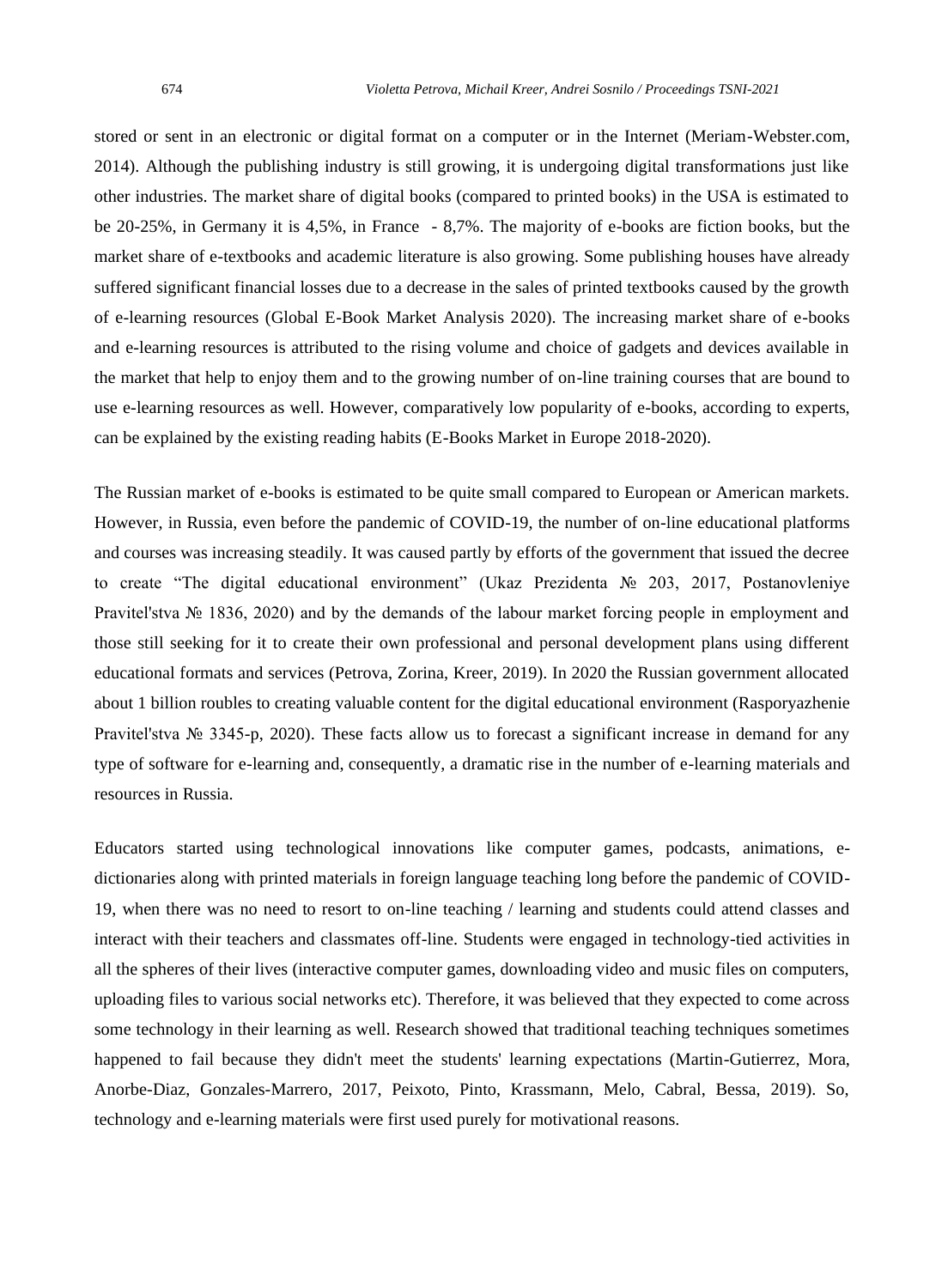Developers of educational materials also paid attention to developing e-learning resources because they wanted to assist and, obviously, attract people who were engaged in studying foreign languages in unconventional ways outside the traditional educational framework. For example, in 2010 Cambridge University Press started the official YouTube channel of Cambridge Assessment English that provides videos, resource materials, assessment tests etc. for its subscribers.

New educational formats and educational trends encourage the development of digital resources. UNESCO promotes the development of massive open online courses (MOOCs) that are viewed as a means of increasing access and affordability for learners from both developed and developing countries to quality education and training which, in turn, is extremely important for achieving Sustainable Development Goals (SDGs). Education is recognized as SDG 4 - "to ensure inclusive and equitable quality education and promote life-long learning opportunities for all" (Make the SDGs a Reality, 2021). UNESCO calls for governments, policy makers, educators, businesses to invest in creating MOOCs both for general education and vocational training (Patru, Balaji, 2016, UNESCO CI, 2019, UNESCO Education Sector Position Paper, 2004). It is also noted that MOOCs can become a useful tool for fighting high unemployment both in developed and developing countries because they will be able to provide access to vocational training courses to unemployed people seeking to get new professional qualifications and help to reduce the disconnect between the skills and aptitudes of university graduates and the needs of the industry sectors in a particular country. In developed countries people in employment show great interest in MOOCs and any other on-line courses because they want to improve their employability and earning potential. Headhunters acknowledge that knowing a foreign language increases candidates' chances to find higher-paying jobs and a high level of proficiency in a foreign language raises the chances of promotion (Petuhova, 2017). Such consumers of educational services demand flexible personalized solutions to satisfy their educational needs (Petrova, Zorina, Kreer, 2019). Publishing houses like Oxford University Press, Macmillan and the others have recognized these needs and offer content for Learning Management Systems (LMS) that helps users get access to learning materials at any time, from anywhere and progress at a pace most suitable for them. Many big businesses both in Russia and abroad are known to have their own assessment and training centers and to have developed their own online training courses. The best-known American example is the MacDonald's University. In Russia, companies like Sberbank, Rosatom and Gazprom have training centres and develop on-line and off-line courses and content for learning many subjects, including foreign languages, for their employees. Sometimes, the content is created by their own specialists or this function is outsourced to other organizations or available ready-made resources are bought from external developers.

However, for reasons stated above, the content designed and developed for general public use or for a specific company may not be suitable for a particular university or college, or even a private language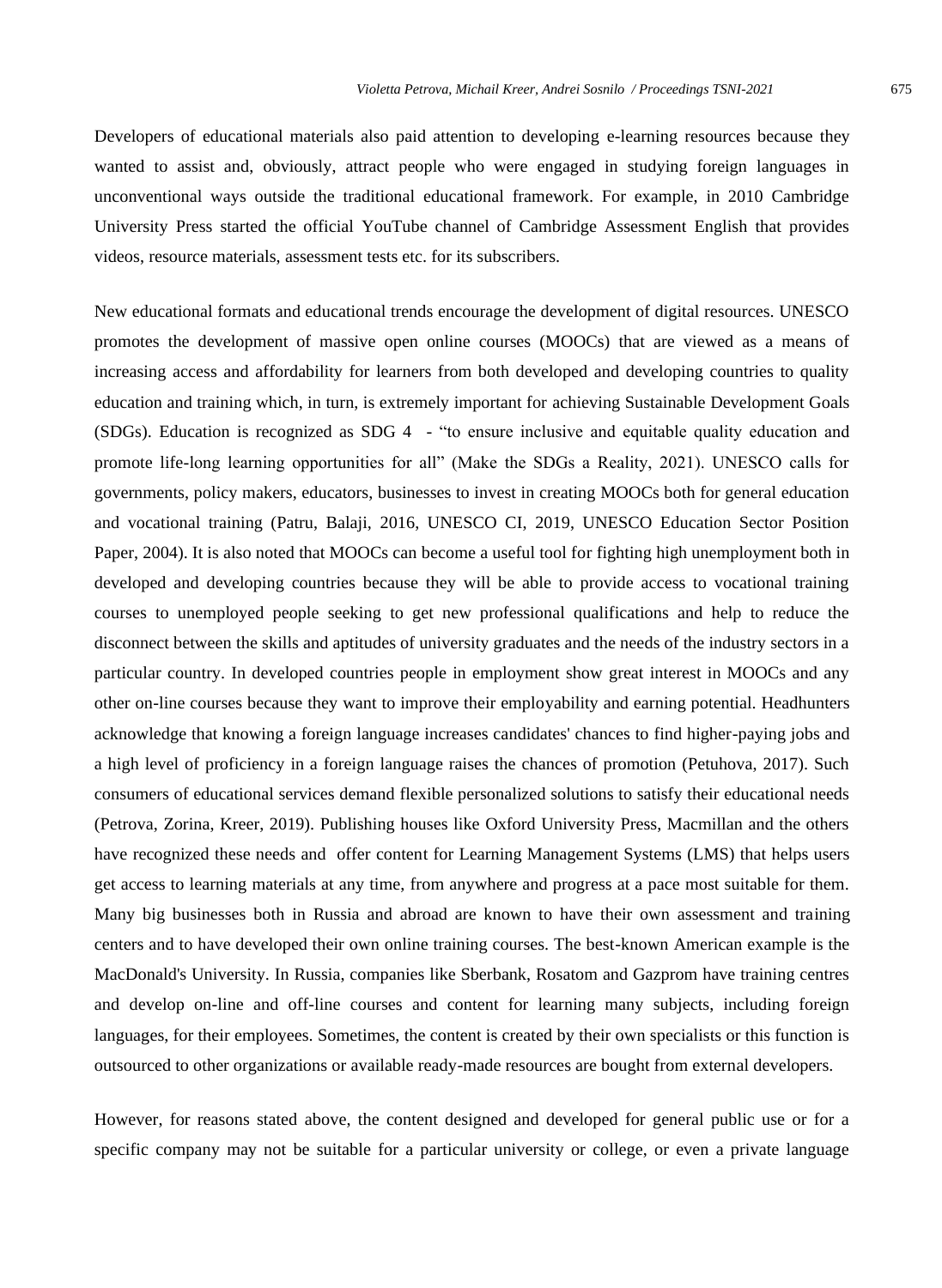school. That's the reason we see a lot of e-learning resources in the market and have to admit that not all of them are of high quality and can help their consumers gain the desired knowledge and acquire the skills necessary to achieve their educational goals. The lack of quality learning materials has been observed on a global scale, and one of the issues raised by UNESCO is quality assurance and certification of content created for MOOCs and on-line platforms (Patru, Balaji, 2016).

Researchers and educators suggest that low quality of some existing e-learning resources can be explained by the fact that creators of such resources either don't follow the general didactic principles while developing them or rely on using traditional forms and methods of teaching in the innovative technological environment without adapting them properly (Didakticheskiye osnovy, 2021). Therefore, one of the challenges facing the potential creators of e-learning materials should be the adaptation of didactic principles and teaching methods to e-teaching.

#### **Methodology**

Instructional Design is a relatively new approach to creating teaching / learning materials in a digital or a physical form. It involves using several models, namely ADDIE, SMART, SAM and the others in the process of developing any course content in any format requested. Some basic principles of these models correspond to the general didactic principles adapted for the use in the digital environment. Other principles were able to come to life only thanks to the widespread of digital innovations. We implemented these models and principles and UNESCO's guidelines on creating MOOCs in the process of designing our own e-learning materials.

To successfully complete the task, one has to set the goals. The SMART model for setting goals suggests that the goals should be

- **Specific**
- **Measurable**
- ⚫ Achievable
- ⚫ Resource-bound
- ⚫ Time-bound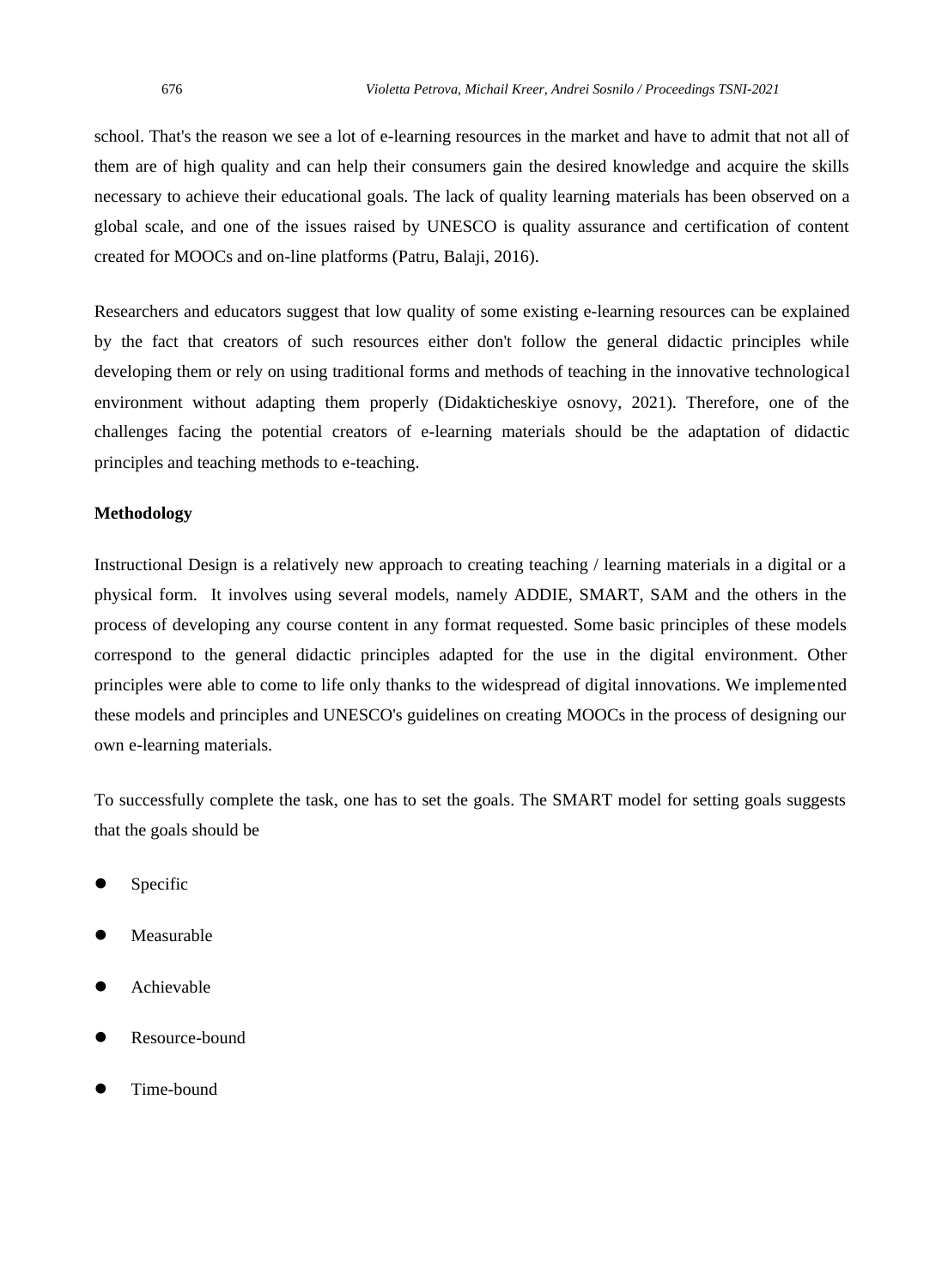Our Specific goal was to develop the contents and the necessary information provisions, materials for interim and final assessments for the Course Programs "General English", "Business English" and "Professional English". Our goals were Measurable because the Course Programs included indicators of training standards, which, according to the Federal State Educational Standards, are competences specific for each course and indicators of the levels of competence mastery (Dudina, 2015). Our goals were Achievable because we specified quantative indicators for each level in the form of compulsory and optional glossaries and sets of grammar structures for each topical unit. To ensure the successful mastery of the listed competences we provided samples of exercises aimed at achieving each indicator and each level. We digitized the library Resources and made other Resources available with the help of the university digital environment. While deciding on what type of digital solutions to implement, we had to consider our own technological Resources and the Resources our students may have including gadgets and access to the broadband Internet as the Internet bandwidth could restrain access to some digital resources offered within the framework of the course (Patru, Balaji, 2016). All our Course Programs were Timebound because they were tailored to the curricula of different majors / areas of degree training.

To make sure we have set the goals correctly and the project will be successfully completed, we used the CLEAR criteria. The goals are CLEAR if they are

- ⚫ Challenging
- ⚫ Legal
- ⚫ Environmentally sound
- **Agreed**
- ⚫ Recorded

At the beginning of each Course Program the entrance level of knowledge and skills required for the course participants was specified. So, the course contents built upon this level to reach the next / higher level according to CEFR. That made our goals Challenging. The course contents, indicators of training standards were developed in compliance with the requirements of the Federal State Educational Standards, so they were Legal. The goals were Environmentally sound because the course aimed at developing skills and aptitudes natural and relevant for the students of the given age and the given level of preparation in the safe and healthy teaching / learning environment. All the course developers Agreed on the type and formats of contents (texts, types of assignments, assessment materials) we planned to develop and our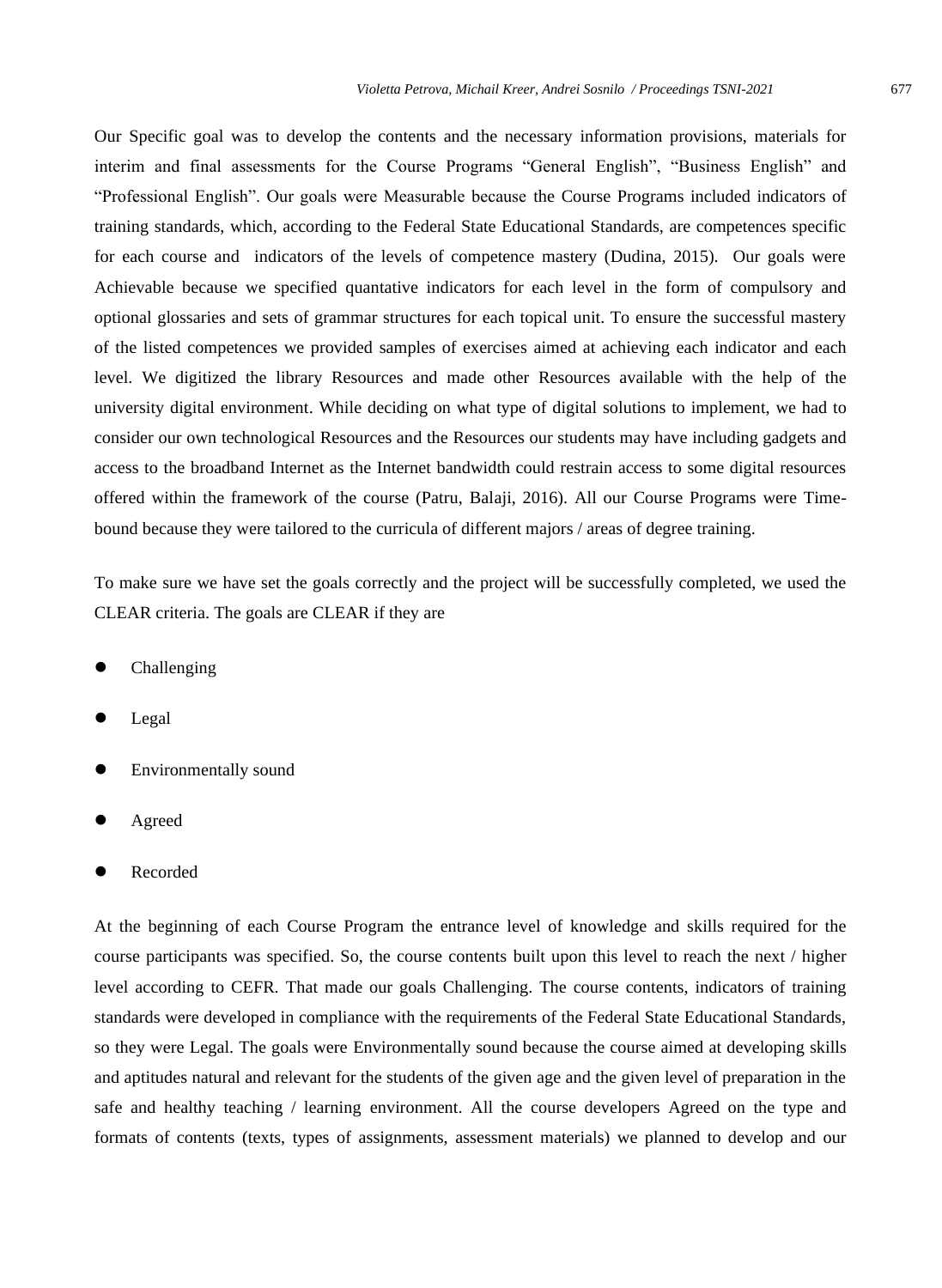Course Programs were officially approved of by the university authorities. Finally, our goals were Recorded in the Course Programs so that all course developers could keep an eye on them in order to better comply with them.

After setting the goals, we used ADDIE and SAM models for content development. The ADDIE model is a popular standard linear model which involves

- **Analysis**
- Design
- ⚫ Development
- ⚫ Implementation
- **Evaluation**

The Analysis stage is the most important because along with analysing the subject and the content area (under our circumstances, this type of analysis was not required as we had the approved Course Programs) developers have to analyse the target audience - to assess the entrance level of foreign language mastery and the level of the competence development required for the course; moreover, special attention has to be paid to the development of soft skills required for different educational formats as it has been noted that the set of soft skills necessary for enjoying educational formats - both on-lone and off-line - varies depending on the age and the educational experience of the students and can significantly affect the possibility of a successful course completion (Patru, Balaji, 2016). Learning habits and preferences of the target audiences also have to be taken into account.

The Design stage, as well as the other stages, fully depends on the research results received at the previous stage. At this stage decisions are made on the content necessary for achieving the Program goals, namely texts and types of assignments and assessment procedures, as well as on the forms and formats of teaching.

The Development stage involves developing the necessary teaching / learning materials.

The Implementation stage involves either uploading the contents (or their elements) into the LMS available in the university or having some materials printed and distributed to the audience and the process of teaching itself. During this stage developers monitor the students' responses to various materials offered within the framework of the course.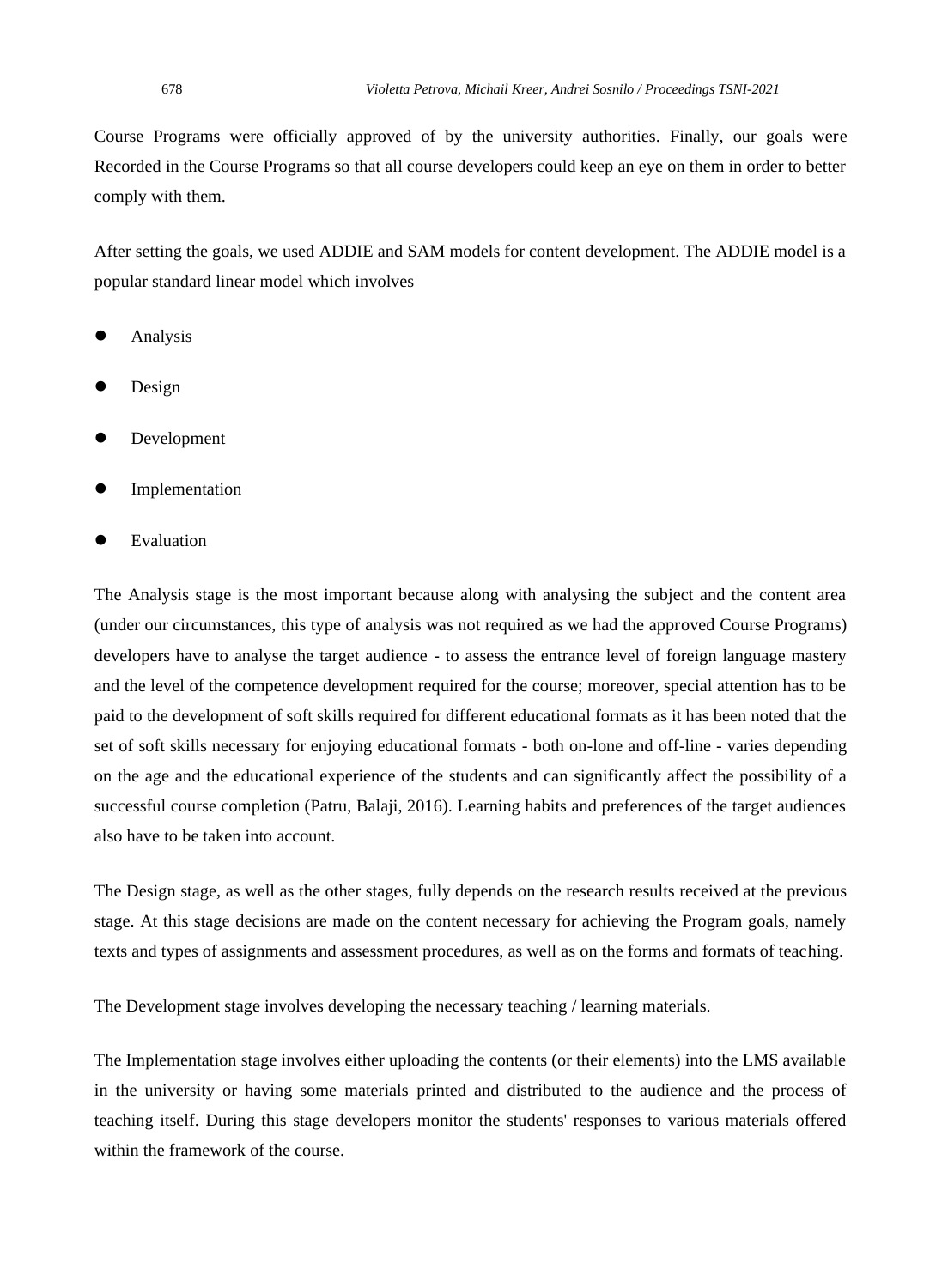The Evaluation stage involves comparing the goals and the projected results with the actual results students show after the course is completed. The actual results received after the course do not necessarily match the projected results. So, at this stage the efficiency of the selected contents is assessed and the necessary improvements can be made. This work can be carried out with the help of the Backward Design / Understanding By Design model.

The ADDIE model is suitable in the situations when we have to develop the complete course at a time and, so focus on long-term planning and strategic decisions. SAM (Successive Approximation Model) is a model suitable in cases when long-term planning is too difficult or impossible to implement. According to SAM, the whole process can be divided into shorter stages - iterations - each iteration being a version of the final product which can be analyzed and improved. In our case, the Course Programs were broken into topical units, each unit being looked upon as an iteration. The educational goals for each unit were analyzed, the contents and assignments were developed, implemented and the actual results were assessed. We received an idea of what type of assignments worked best with our students, what had to be added to improve the results. The concept developed for one unit was later used for the design of other units.

The work on the course design and development fully depends on the results received at the Analysis stage. At this stage we had to find answers to the following questions:

- What is the entrance language level of the first year students who have entered the university?
- What level of the competence mastery do the students have?
- What type of learning activities do the students engage in when facing linguistic challenges?
- What learning skills important for the successful course completion do they have?
- What educational formats and education media do they prefer?

To carry out the needs' analysis, the authors employed various research methods at the Saint-Petersburg branch of the Financial University under the Government of the Russian Federation and the Department of secondary professional training of the Saint-Petersburg branch of the Financial University under the Government of the Russian Federation (college). In 2016-2020 they used the method of testing to find out the language proficiency level and the competences the students had when they were due to start mastering the course "General English". They also used the method of experiment to find out what learning skills the students had. The existing data research method and the observation method were employed to find out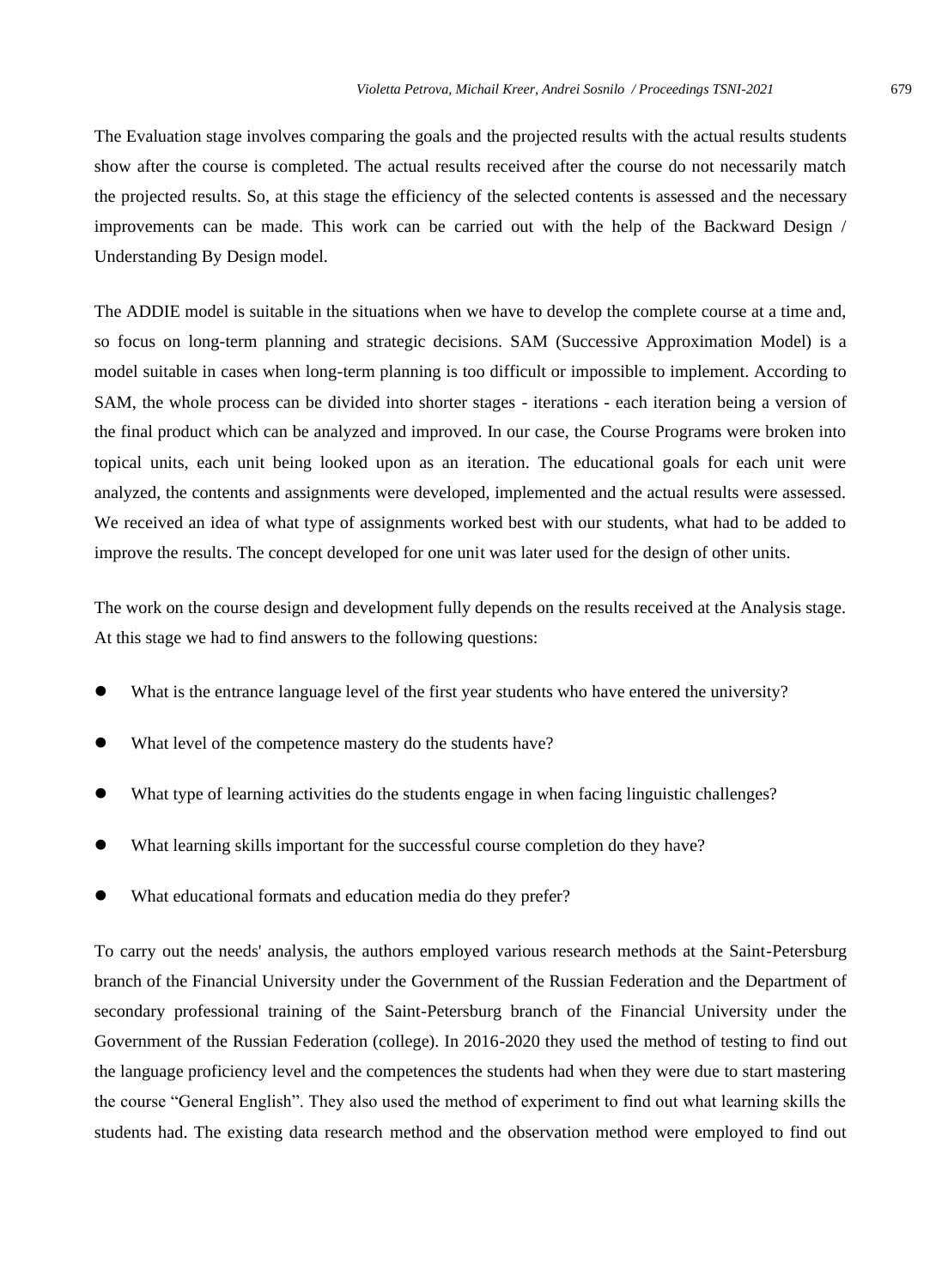what learning activities our students engaged in to deal with the given assignments and the method of survey was used to get to know what education media and educational formats the students prefered

#### **Results**

1. Levels of the language proficiency of the first-year students

The assessment tests developed for the students who entered either the university or the college show the following levels of the language proficiency:

- university students: 5% - A1 level, 10% - A1 / A2 level, 20% - A2 level, 30% - A2 / B1 level, 20% - B1 level, 10% - B1 / B2 level, 5% - B2 level

- college students: 5% - 0 level, 10% - A1 level, 20% - A1 / A2 level, 40% - A2 level, 20% - A2 / B1 level, 5% - B1 level.

2. Levels of competences required for the course

There are no entrance requirements for the competences to be mastered during the course. However, we wanted to see whether the students have any of such competences. The competences fall into two groups general competences and professional competences. Attention was paid to general competences. The assessment tests developed to check certain indicators of the competence mastery showed the following:

- first-year university students: 60% of students - the threshold level of competence mastery, 35% of students - the advanced level competence mastery, 5% of students - the high level of competence mastery

- first-year college students: 20% of students - 0 level of the competence mastery, 50% of students - the threshold level of competence mastery, 30% of students - the advanced level of competence mastery.

The receptive skills (for example, understanding the main idea of the text, understanding the aim of the text, identifying specific information in the text, scanning and understanding information etc.) were better developed in both groups than the productive skills (summarizing texts, rendering texts, asking questions, describing an object / an event / an experience etc.).

3. Learning activities students engage in when facing linguistic challenges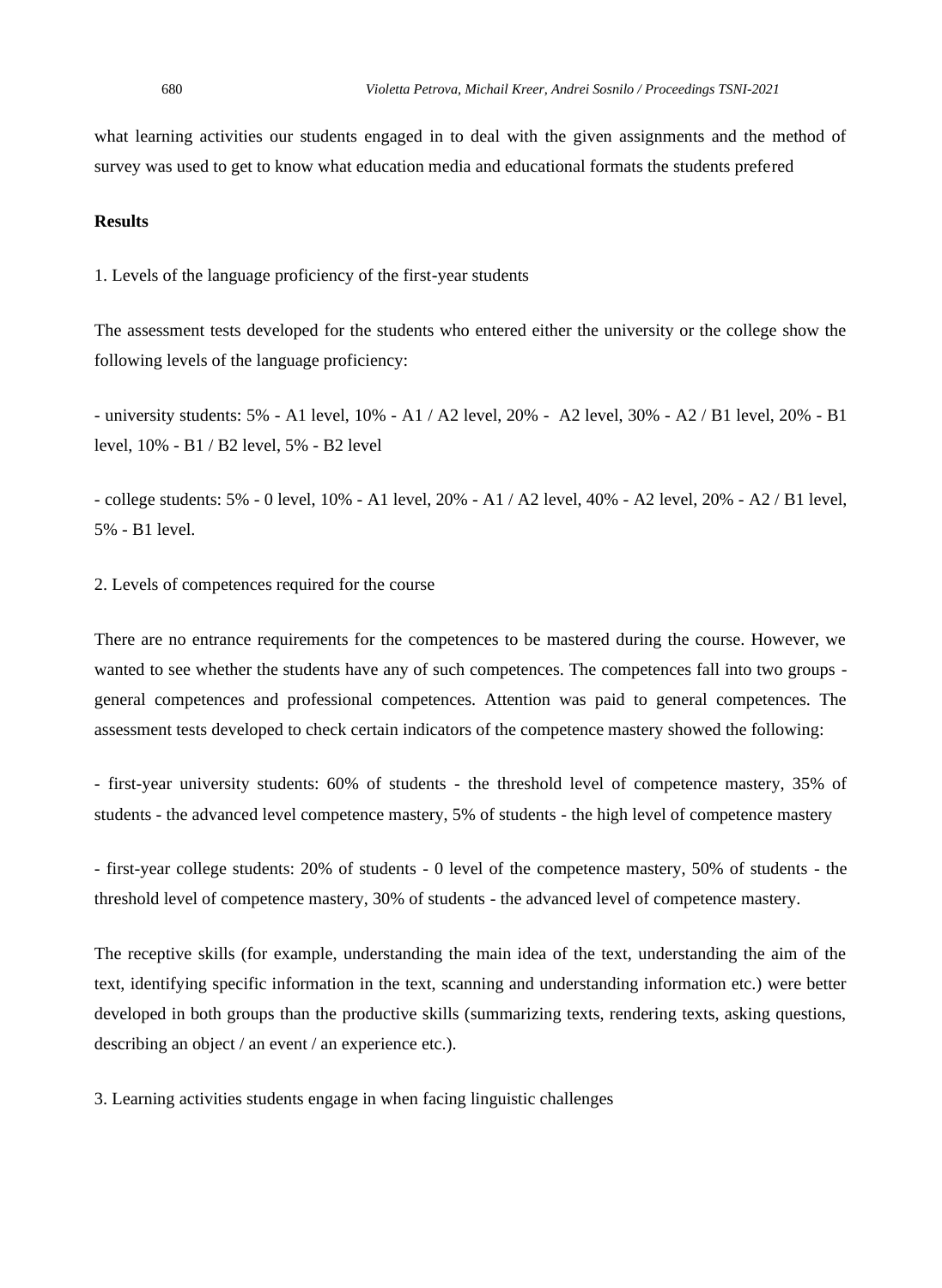We observed the ways the students work with texts presented in textbooks, the ways students prepare for discussions, the ways students make any written assignments. In all the cases mentioned students resort to translating unknown words, be it translating from English into Russian when dealing with texts assignments or translating from Russian into English when brain-storming ideas for discussions based on materials from textbooks, preparing monologues based on texts or rehearsing dialogues. When dealing with assignments which involve translating texts, more advanced students resort to translating separate words with the help of translation applications, while students with the low levels of language proficiency download whole texts into translation applications without trying to break the text into any meaningful pieces. When preparing monologues based on texts or brain-storming ideas for discussions students write their own ideas in their native language (Russian) first and then translate their notes into English looking up the words they need in the translation applications. Students never search for words they need in the text they have just read. The text is looked upon as a source of information rather than a linguistic medium containing vocabulary or grammar items they need.

We also analysized written translation works students did as class or home assignments. This analysis showed the same results - students resorted to giving word-for-word translations with the help of translation applications rather than to topical vocabulary from texts.

#### 4. Learning skills important for the successful completion of the course

For the successful course completion students need to be able to work independently, to be able to work in a team, to understand the assignments given to them, to follow the given instructions, to use external sources of information when preparing class or home assignments, to critically assess and evaluate the information they find, to compare, analyze and summarize the information from various sources. We observed that these learning skills are poorly developed in the majority of students (more than 65%). Firstyear students generally fail to understand the given instructions in about 40% of cases, although the students admitted to the university and college in the year of 2020 showed failure to understand the given instructions in 65% of cases. Students fail to follow the instructions in about 50% of cases explaining their failure either by misunderstanding the instructions or by considering them unimportant. Students use external sources of information in about 40% of cases and they try to critically assess the information they find in about 15% of cases (check the information they find in several sources). Students generally show very good skills of working in teams - consider everybody's opinions, distribute work between team members, assign appropriate roles to each other, motivate each other to meet the deadlines. However, about 50% of students find it difficult to work independently.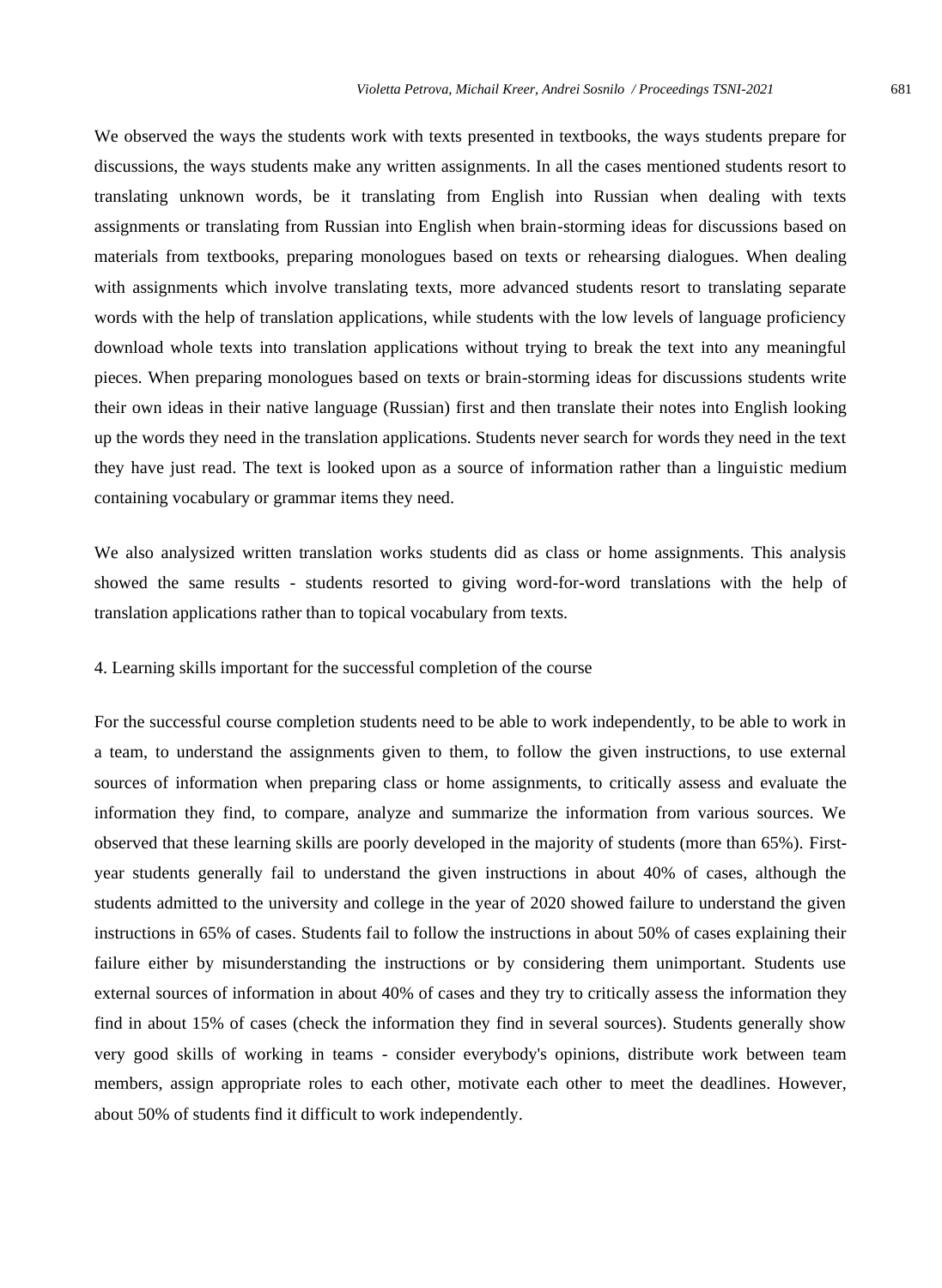#### 5. Educational formats and educational media students prefer

We found out that all the students support the idea of having the textbooks in a digital form. Digital learning materials can be accessed from their mobile devices at any place, they are not difficult to carry around. However, for serious work digital learning materials are considered to be inconvenient by about 50% of students. Such students prefer to print out the pages they need for a particular class or for completing a particular task as they need to make notes on the margins, underline the main ideas, translate new words etc. Those who do not print out their e-learning materials still resort to using paper media of various types (take down notes using paper note-books, for example). All the students believe it to be impossible to stop using paper media in the learning process in one form or another completely.

Students also mention that they are in favour of digital textbooks because they offer a complete experience of all available learning resources - together with texts and exercises there are audio and video files. Students find it inconvenient to have to listen to audiofiles using extra devices - CD or MP3 players, or looking for the files they need on the Internet on the textbook website. The usability of textbook websites is considered quite low as stable access to the Internet is not always available. But learning materials in a digital form can be downloaded on any digital device and accessed in place where there is no Internet access.

Although the students admit that the on-line educational format has certain advantages (for example, not having to travel to and from the university saves a lot of time, they can sleep longer in the morning), the traditional off-line format is believed to be the most suitable for a number of reasons. The most frequent reasons mentioned by the students are the following: a) students feel more inclined to studying when they are in the classroom with their teacher and peers than when they are relaxing in their bedrooms, parks or cafes; b) students feel more motivated to study when there is someone else to motivate them - their teacher or peers; c) students lack self-discipline and, thus, need a teacher to monitor their discipline and attendance; d) students need to interact with their teachers to get extra instructions, comments and constructive feedback on the work they do; e) students need to interact with their peers about their studies. As we can see, the first three reasons mentioned are psychological and relate to the students' existing learning habits.

#### **Conclusion**

The analysis of learning preferences and habits of the target audience showed that we needed to design and develop a course to be stored on a digital medium available for downloading by the course participants.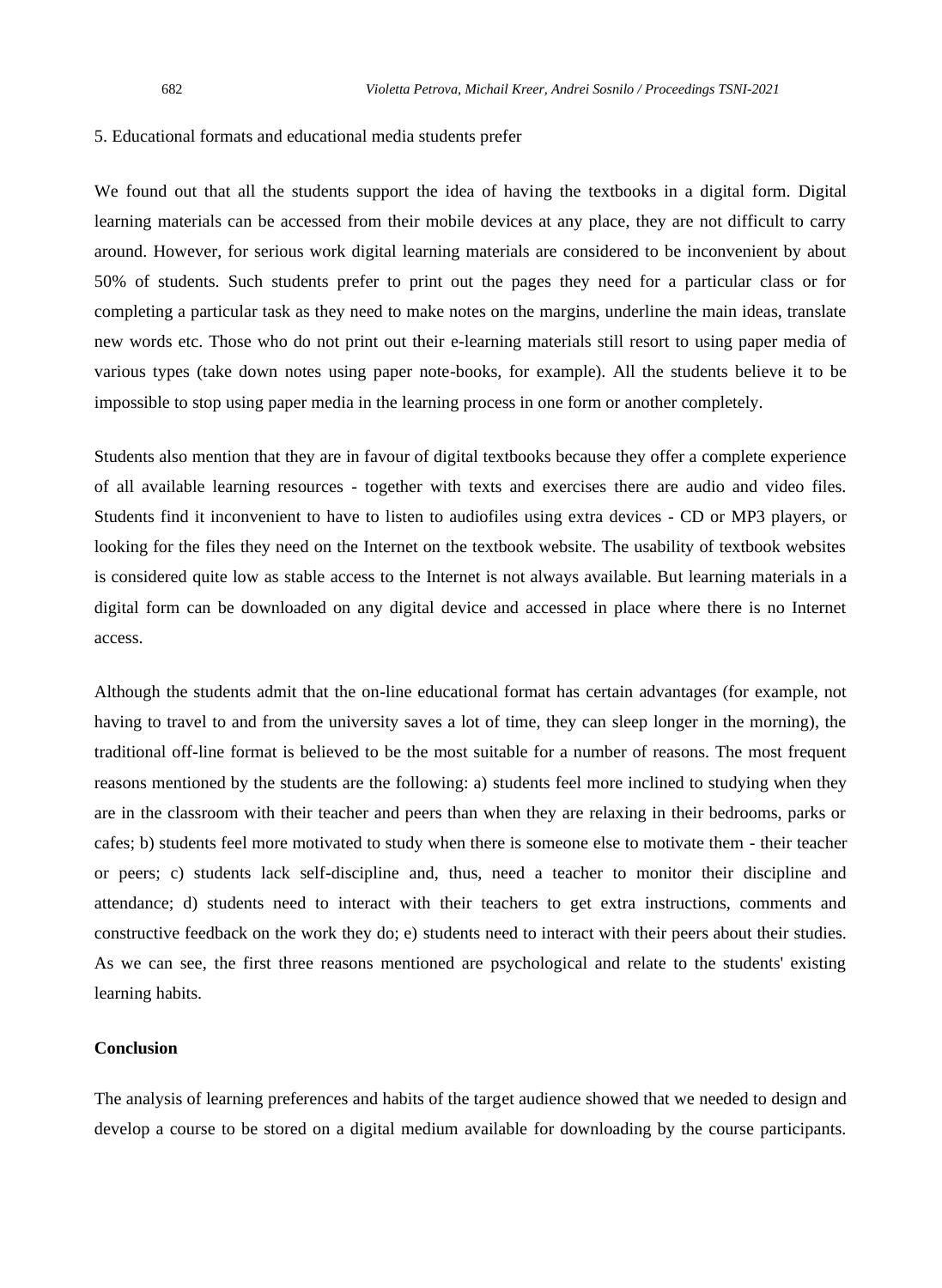Only certain elements of this course (assessment materials) could be downloaded into the LMS available at the university as students require a high level of mentoring and coaching for the successful course completion (this idea is in line with UNESCO's conclusion about the necessity of high level of mentoring for students with poorly developed learning skills).

Grammar exercises developed for the course "General English" are specially marked to show the level of difficulty (\*elementary, \*\*advanced, \*\*\*high). A teacher can choose a folder that suits the group with a certain level of the language proficiency.

Texts for topical units within the course are also selected according to the levels of the language proficiency identified at the entrance assessment. For the college students texts are taken from preintermediate textbooks, for university students texts are taken from both pre-intermediate and intermediate textbooks. For every text we designed extra vocabulary exercises involving translation (for example, an assignment to find the English equivalents to the Russian words and phrases from the given text). Special attention was paid to different types of assignments involving the development of productive skills - they ranged from assignments requiring to write something using specific vocabulary and grammar items to compiling glossaries for each text and topic and setting vocabulary criteria for a successful project presentation. To complete each topical unit successfully, students have to develop a project and to present it to a group working either independently or in a small team. The whole process of working on a project is broken down into stages, so, by doing special assignments for each class students prepare a piece of work for their final project.

It can be concluded that the analysis of the target audiences allows the developers of the course to find the most effective solutions to satisfy the educational requirements and assist the learners in achieving their educational goals. Our experience also shows that e-teaching materials allow greater flexibility for the course creators in developing and allocating tasks to the learners with different levels of the language proficiency. Besides, our findings demonstrate the importance of the evaluation procedures of the course contents as they allow to introduce the necessary improvements and to handle issues unforseen at the analysis and design stages.

#### **References**

Didakticheskiye osnovy primeneniya informacionnyh tehnologiyi v obrazovatelnom processe [Didactic bases of application of information technologies in the educational process]. Retrieved from [http://www.lms-3.kantiana.ru](http://www.lms-3.kantana.ru/)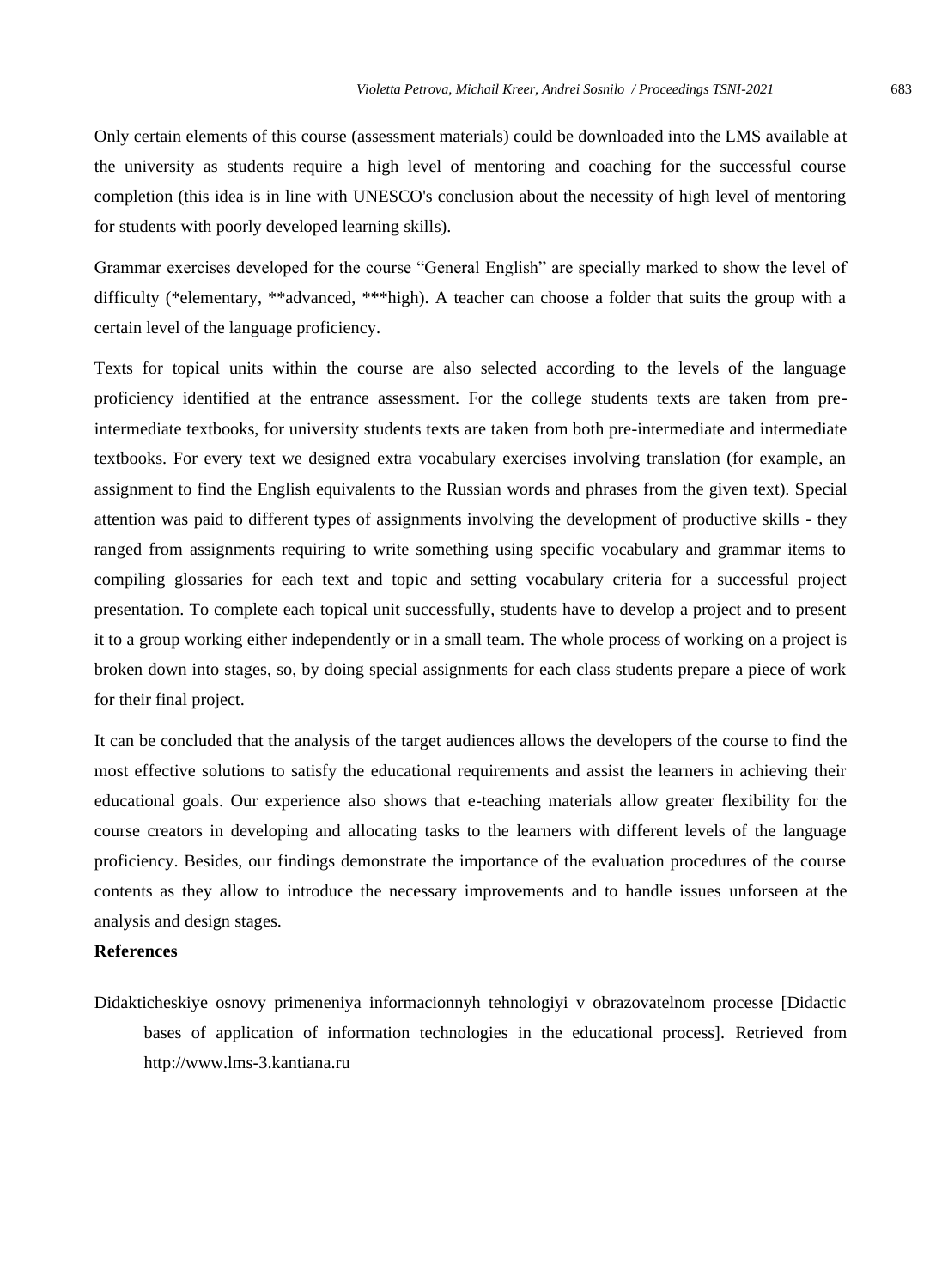Dudina, M.N., (2015). Didaktika vyssheyi shkoly. Ot tradiciyi k innovaciyam [Didactics of higher education. From tradition to innovation]. *Ekaterinburg: UFU,*  <http://www.iprbookshop.ru/66524.html>

E-books Market in Europe 2018-2022. Retrieved fro[m http://www.researchandmarkets.com](http://www.researchandmarkets.com/)

Federal State Educational Standards. Retrieved from [http://fgos.ru,](http://fgos.ru/) [http://base.garant.ru](http://base.garant.ru/)

Global E-book Market Analysis 2020. Retrieved from [http://www.researchandmarkets.com](http://www.researchandmarkets.com/)

Make the SDGs a Reality. Retrieved from [http://www.sdgs.un.org](http://www.sdgs.un.org/)

- Martin-Gutierrez J., Mora C.E., Anorbe-Diaz B., Gonzales-Marrero A. Virtual Technologies Trends in Education. *EURASIA Journal of Mathematics Science and Technology Education*, 469-486. DOI:10.12973/eurasia.2017.00626a
- Merriam-Webster.com. (2014). *Merriam-Webster*, n.d.Web. 19 August 2014 [http://www.merriam](http://www.merriam-webster.com/)[webster.com](http://www.merriam-webster.com/)
- Patru, M., Balaji, V., (Ed.), (2016). Making Sense of MOOCs. A Guide for Policy-Makers in Developing Contries, (pp. 3-98). *Paris: UNESCO and Commonwealth of Learning*
- Peixoto B., Pinto D., Krassmann A., Melo M., Cabral L., Bessa M. Using Virtual Reality Tools for Teaching Foreign languages. *Conference Paper* - April 2019, 580-588. DOI: 10.1007/978-3-030- 16187-3\_56
- Petrova, V.V., Zorina, E.E., Kreer, M.Y., (2019). Presentation of a job-related project in foreign language university classes. In Communicative Strategies of Information Society, CSIS' 2019 (pp. 2-11). *The European Proceedings of Social and Behavioural Science*s.
- Petuhova, L., Zolotye slova: kak znaniye inostrannogo yazyka vliyayet na uroven dohodov [Golden Words: how does the knowledge of a foreign language affect the level of income]. August 30.2017. Retrieved fro[m http://www.rbc.ru](http://www.rbc.ru/)
- Postanovlenie Pravitel'stva Rossijskoj Federacii ot 16 noyabrya 2020 № 1836 "O gosudarstvennoj informacionnoj sisteme "Sovremennaya cifrovaya obrazovatel'naya sreda" [Regulation of the Government of the Russian Federation No. 1836 of November 16, 2020 "On the State Information System" Modern Digital Educational Environment"]. Retrieved from http://www.garant.ru